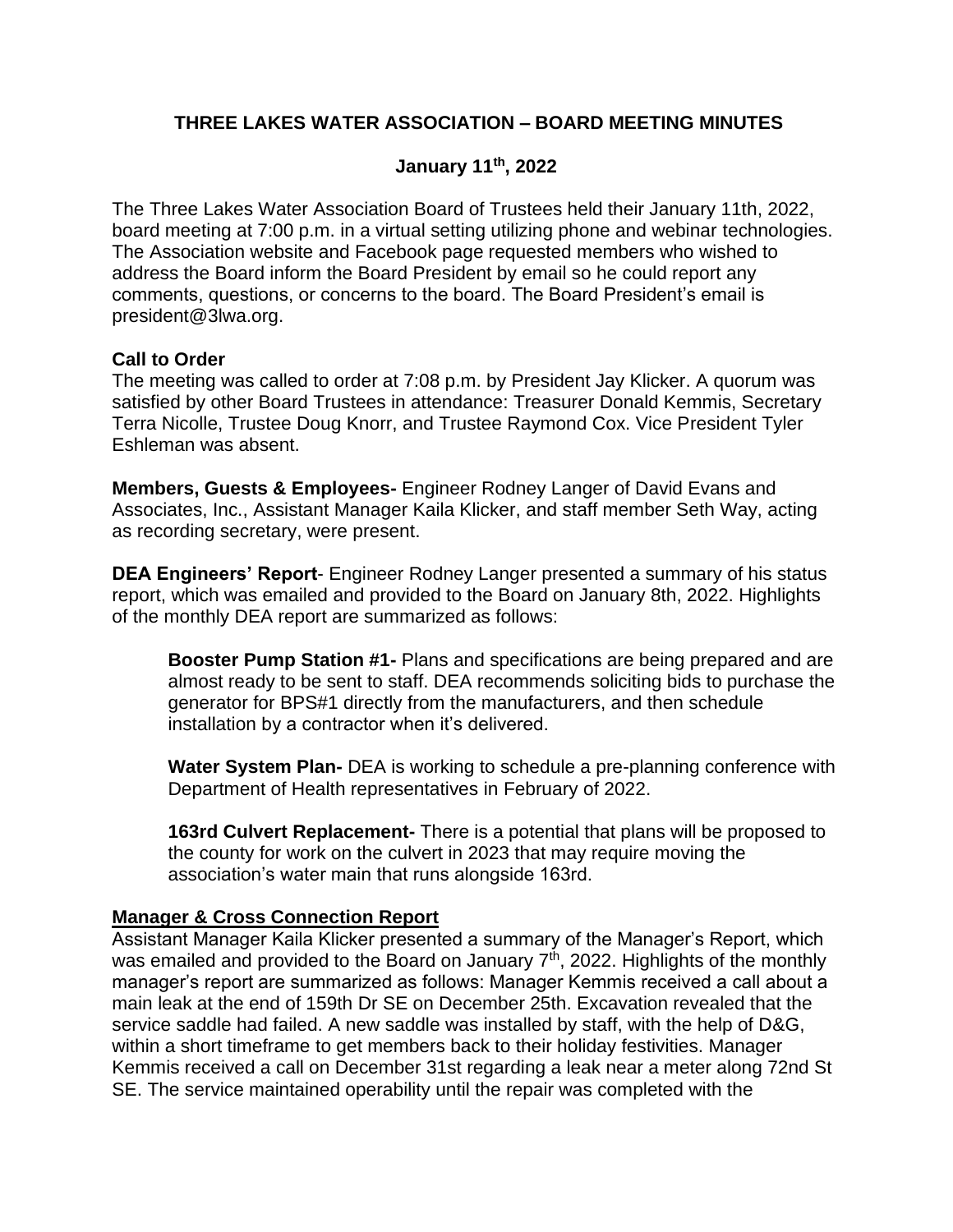assistance of D&G on January 5th. Documentation and drawings have been completed for recording the severance of the 6" AC main that ran from Weber Rd to Wonderland Rd. The heating unit at BPS#2 has failed. As this heating unit is a 17-year-old piece of equipment, staff is exploring options to replace it with the help of Trustee Cox. Temporary heat has been established in the meantime. Creative Technologies has been emailed on January 3rd to inform them we would like to initiate the software module upgrade process. The annual blanket permit has been submitted to Snohomish County and a confirmation was received that our permit will be issued by the end of January. Staff Clarke notified the association staff that she intends to return to work on January 24th.

#### **Approval of Draft Budget**

A draft of the budget was presented to the board which showed the revisions that were approved in November and the updated quarterly numbers. The board was in agreement on the draft budget.

#### **Approval of December 14th Board Meeting Minutes**

*Motion made by Trustee Doug Knorr to approve December's Minutes, seconded by Trustee Raymond Cox. The motion passes.*

### **Officers Reports**

**Treasurer Report and Pay Bills-** Manager Donald Kemmis and Staff Seth Way presented a summary of the treasurer report. The financial report was prepared and distributed to the Board summarizing the financial position through January 11<sup>th</sup>, 2022 (attached). Total funds on hand are \$1,258,312.85. Two transfers were made, one for \$60,000.00 to cover the bills from the KeyBank account and the other was a transfer from Capital to General for \$9,000.00 to pay for the pump upgrades. Reports were provided for the past month's expenses, prepaid invoices, and payroll summary. Checks were presented to be signed once authorized by the board.

> Current Financial Info General Funds- \$402,948.16 Capital- \$776,643.50 Reserve- \$78,721.19 Total Expenses- \$70,981.70

Funds were transferred to the Standpipe, Pump House, and Mero restricted accounts.

*Motion made by Trustee Doug Knorr to approve payment of the bills as presented, seconded by Treasurer Don Kemmis. The motion passes.*

**President-** Signed a few share transfers.

**Vice President-** Absent.